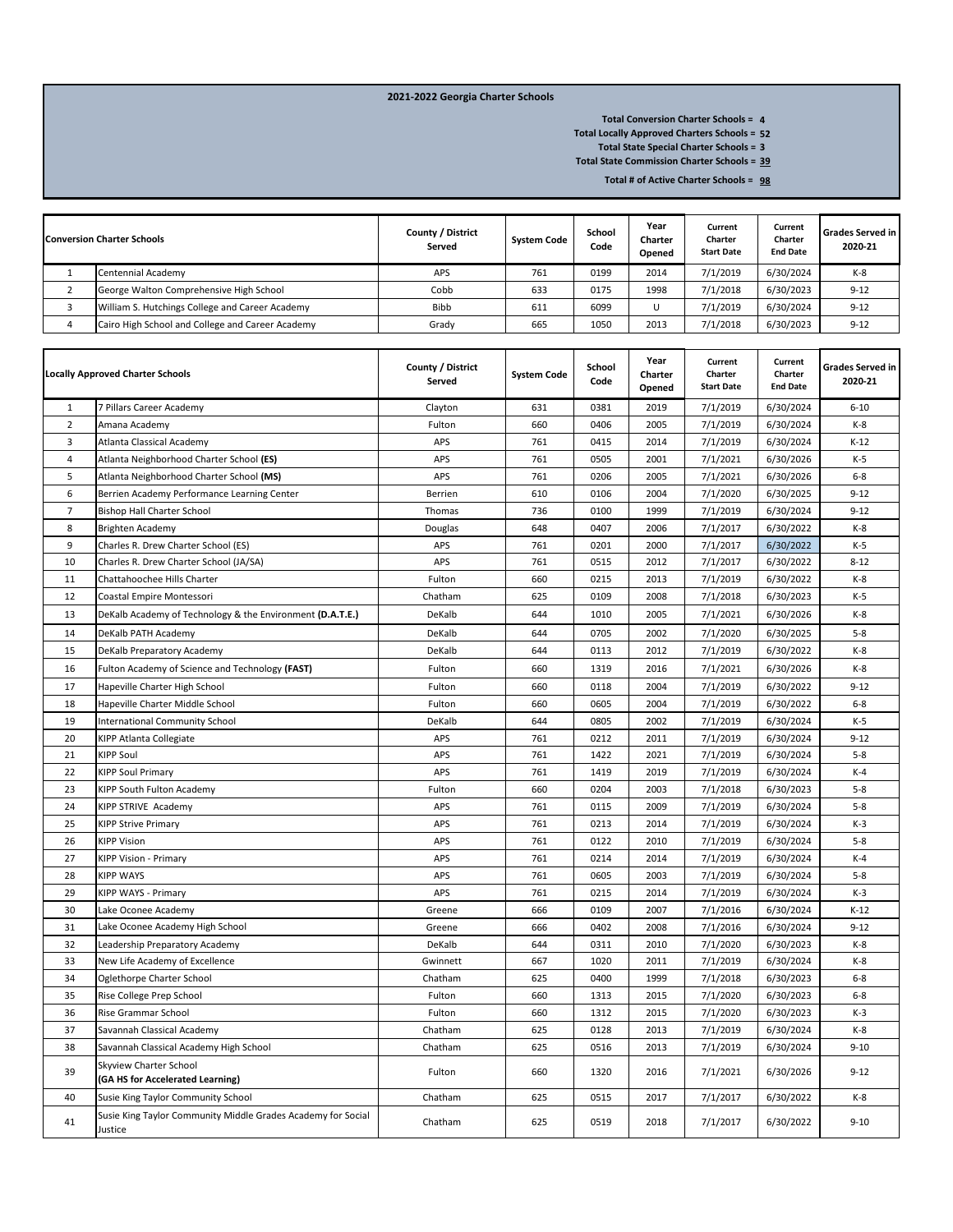## **2021-2022 Georgia Charter Schools**

**4 Total Conversion Charter Schools =** 

**52 Total Locally Approved Charters Schools =**

**3 Total State Special Charter Schools =** 

**39 Total State Commission Charter Schools =** 

**98 Total # of Active Charter Schools =** 

| 42 | Tapestry Public Charter School                 | DeKalb  | 644 | 0315 | 2014 | 7/1/2019 | 6/30/2022 | $6 - 10$ |
|----|------------------------------------------------|---------|-----|------|------|----------|-----------|----------|
| 43 | The GLOBE Academy                              | DeKalb  | 644 | 0314 | 2013 | 7/1/2018 | 6/30/2023 | $K-8$    |
| 44 | The Kindezi School                             | APS     | 761 | 0123 | 2010 | 7/1/2020 | 6/30/2025 | $K-8$    |
| 45 | The Kindezi School Old 4th Ward                | APS     | 761 | 1417 | 2016 | 7/1/2020 | 6/30/2025 | $K-8$    |
| 46 | The Main Street Academy                        | Fulton  | 660 | 0116 | 2010 | 7/1/2020 | 6/30/2025 | $K-8$    |
| 47 | The Museum School of Avondale Estates          | DeKalb  | 644 | 0215 | 2010 | 7/1/2017 | 6/30/2022 | $K-8$    |
| 48 | Tybee Island Maritime Academy                  | Chatham | 625 | 0125 | 2013 | 7/1/2018 | 6/30/2023 | $K-5$    |
| 49 | Utopian Academy for the Arts Elementary School | Clayton | 631 | 0382 | 2020 | 7/1/2020 | 6/30/2025 | $K-5$    |
| 50 | Utopian Academy High School                    | Clayton | 631 |      | 2022 | 7/1/2022 | 6/30/2027 | $9 - 12$ |
| 51 | Wesley International Academy                   | APS     | 761 | 1208 | 2007 | 7/1/2018 | 6/30/2023 | $K-8$    |
| 52 | Westside Atlanta                               | APS     | 761 | 0314 | 2013 | 7/1/2018 | 6/30/2023 | $K-5$    |

|                | <b>State Special Charter Schools</b> | County / District<br>Served                                                                                                                             | <b>System Code</b> | School<br>Code | Year<br>Charter<br>Opened | Current<br>Charter<br><b>Start Date</b> | Current<br>Charter<br><b>End Date</b> | <b>Grades Served in</b><br>2020-21 |
|----------------|--------------------------------------|---------------------------------------------------------------------------------------------------------------------------------------------------------|--------------------|----------------|---------------------------|-----------------------------------------|---------------------------------------|------------------------------------|
| $\mathbf{1}$   | Coastal Plains Charter High School   | Statewide - Candler,<br>Camden, Coffee, Colquitt,<br>Evans, Glynn, Grady, Jeff<br>Davis, Liberty, Long,<br>Lowndes, Screven,<br>Vidalia, and Wayne      | 782                | 0618           | 2017                      | 7/1/2017                                | 6/30/2022                             | $9 - 12$                           |
| $\overline{2}$ | Foothills Charter High School        | Madison, Jackson,<br>Walton, Morgan,<br>Greene, Oglethorpe,<br>and Clarke                                                                               | 782                | 0613           | 2015                      | 7/1/2020                                | 6/30/2023                             | $9 - 12$                           |
| 3              | Mountain Education Center            | Elbert, Chattooga, Bartow,<br>Pickens, Murray, Gilmer,<br>Fannin, Dawson, Forsyth,<br>Lumpkin, Union, White,<br>Hall, Habersham, Stephens,<br>and Rabun | 782                | 0108           | 2007                      | 7/1/2013                                | 6/30/2023                             | $9 - 12$                           |

|                | <b>State Charter School Commission Schools</b> | County / District<br>Served                                   | <b>System Code</b> | School<br>Code | Year<br>Charter<br>Opened | Current<br>Charter<br><b>Start Date</b> | Current<br>Charter<br><b>End Date</b> | <b>Grades Served in</b><br>2020-21 |
|----------------|------------------------------------------------|---------------------------------------------------------------|--------------------|----------------|---------------------------|-----------------------------------------|---------------------------------------|------------------------------------|
| 1              | Academy for Classical Education                | Statewide                                                     | 783                | 0623           | 2014                      | 7/1/2019                                | 6/30/2024                             | $K-11$                             |
| $\overline{2}$ | Atlanta Heights Charter School                 | APS                                                           | 783                | 0410           | 2010                      | 7/1/2018                                | 6/30/2022                             | $K-8$                              |
| 3              | Atlanta SMART Academy                          | Fulton / Statewide                                            | 783                | 0627           | 2021                      | 7/1/2020                                | 6/30/2025                             | $5 - 7$                            |
| 4              | Atlanta Unbound Academy                        | Fulton / Statewide                                            | 783                | 0632           | 2020                      | 7/1/2020                                | 6/30/2025                             | $K-1, 6-7$                         |
| 5              | Baconton Community Charter School              | Mitchell, Lee, Dougherty,<br>Baker, Worth                     | 783                | 0630           | 2000                      | 7/1/2020                                | 6/30/2025                             | <b>PK-12</b>                       |
| 6              | Brookhaven Innovation Academy                  | DeKalb / Statewide                                            | 783                | 0613           | 2016                      | 7/1/2016                                | 6/30/2022                             | $K-6$                              |
| $\overline{7}$ | Cherokee Charter Academy                       | Cherokee, Cobb, Pickens,<br>Bartow, Cartersville,<br>Marietta | 782                | 0212           | 2011                      | 7/1/2018                                | 6/30/2023                             | $K-8$                              |
| 8              | Cirrus Academy Charter School                  | Statewide                                                     | 783                | 0611           | 2015                      | 7/1/2015                                | 6/30/2022                             | $K-8$                              |
| 9              | Coweta Charter Academy                         | Coweta                                                        | 783                | 0610           | 2010                      | 7/1/2018                                | 6/30/2023                             | $K-8$                              |
| 10             | DeKalb Brilliance Academy                      | DeKalb / APS                                                  | 783                | 0637           | 2022                      | 7/1/2022                                | 6/30/2027                             | $K-8$                              |
| 11             | <b>DELTA STEAM</b>                             | Douglas, Fulton,<br>Cobb, APS                                 | 783                | 0633           | 2021                      | 7/1/2019                                | 6/30/2024                             | $K-4$                              |
| 12             | DuBois Integrity Academy                       | Clavton                                                       | 782                | 0617           | 2015                      | 7/1/2020                                | 6/30/2025                             | $K-5$                              |
| 13             | <b>Ethos Classical</b>                         | APS, Fulton                                                   | 783                | 0628           | 2019                      | 7/1/2019                                | 6/30/2025                             | $K-5$                              |
| 14             | Fulton Leadership Academy                      | Fulton, APS, Clayton                                          | 783                | 0310           | 2010                      | 7/1/2018                                | 6/30/2023                             | $6 - 12$                           |
| 15             | <b>Furlow Charter School</b>                   | Sumter                                                        | 783                | 0626           | 2015                      | 7/1/2020                                | 6/30/2025                             | $K-11$                             |
| 16             | Genesis Academy for Boys                       | Statewide                                                     | 783                | 0615           | 2017                      | 7/1/2017                                | 6/30/2022                             | $K-12$                             |
| 17             | Genesis Academy for Girls                      | Statewide                                                     | 783                | 0616           | 2017                      | 7/1/2017                                | 6/30/2022                             | $K-12$                             |
| 18             | Georgia Connections Academy                    | Statewide                                                     | 782                | 0412           | 2011                      | 7/1/2018                                | 6/30/2022                             | $6 - 12$                           |